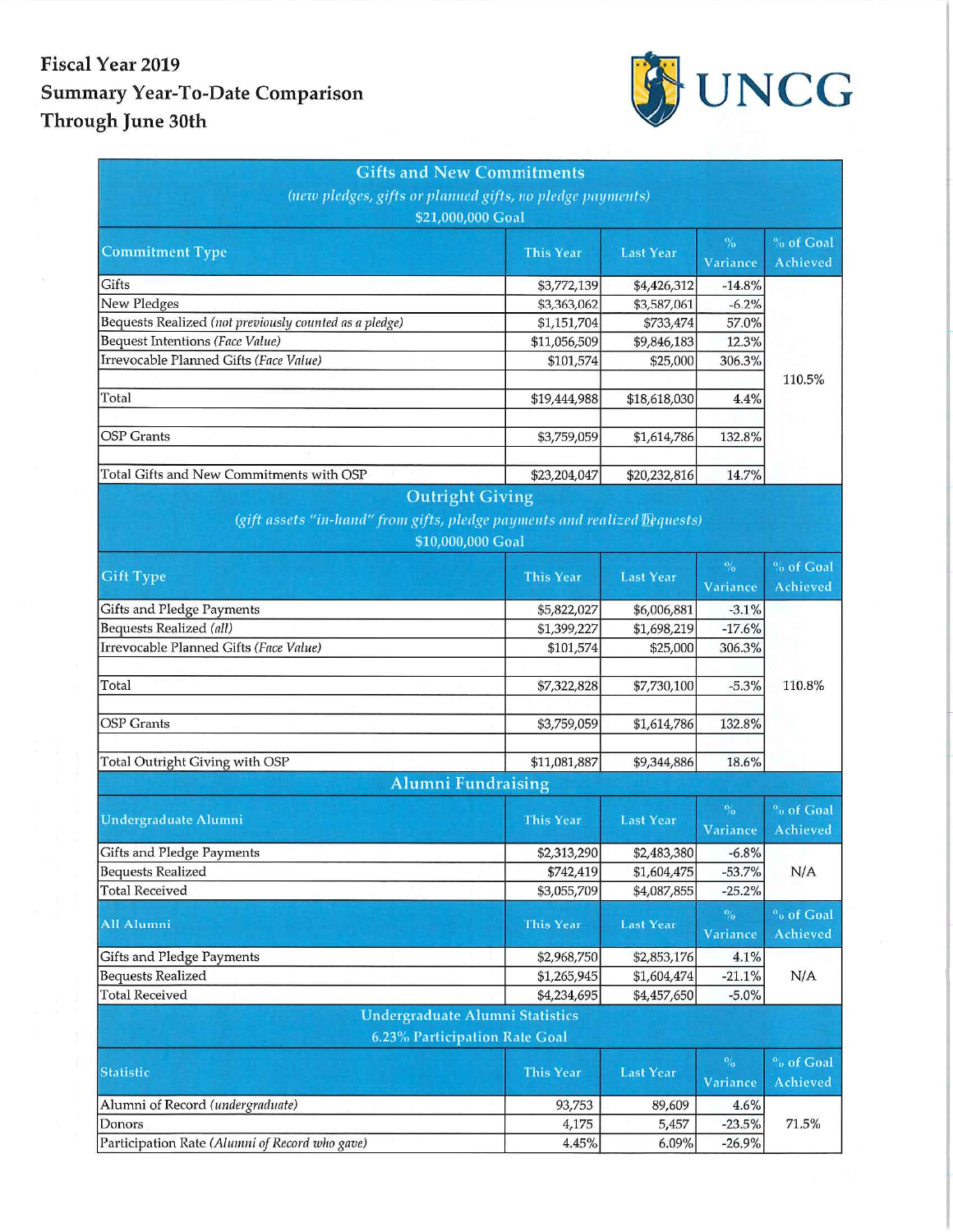## Fiscal Year 2019 Outright Giving (VSE Survey Standards) by Donor Purpose and by Constituent Type



July 1, 2018 - June 30, 2019

|                                     | <b>Constituent Types</b> |           |                      |                    |              |                            |                          |             |               |
|-------------------------------------|--------------------------|-----------|----------------------|--------------------|--------------|----------------------------|--------------------------|-------------|---------------|
| <b>Donor Purposes</b>               | Individuals              |           |                      | Organizations      |              |                            |                          |             |               |
|                                     | Alumni                   | Parents   | Other<br>Individuals | <b>Foundations</b> | Corporations | Religious<br>Organizations | Fundraising<br>Consortia | Other       | <b>Totals</b> |
| <b>Gifts for Current Operations</b> |                          |           |                      |                    |              |                            |                          |             |               |
| Unrestricted                        | \$501,167                | \$530     | \$10,581             | \$19,774           | \$8,344      | \$0                        | \$0                      | \$649       | \$541,045     |
| <b>Total Unrestricted</b>           | \$501,167                | \$530     | \$10,581             | \$19,774           | \$8,344      | \$0                        | \$0                      | \$649       | \$541,045     |
| Restricted                          |                          |           |                      |                    |              |                            |                          |             |               |
| <b>Academic Divisions</b>           | \$467,111                | \$5,370   | \$71,589             | \$289,245          | \$107,778    | \$0                        | \$0                      | \$8,603     | \$949,698     |
| Faculty & Staff Compensation        | \$0                      | \$0       | \$0                  | \$30,000           | \$0          | \$0                        | \$0                      | \$0         | \$30,000      |
| Research                            | \$70                     | \$0       | \$500                | \$0                | \$1,750      | \$0                        | \$0                      | \$0         | \$2,320       |
| Public Service & Extension          | \$45,532                 | \$1,070   | \$46,205             | \$29,100           | \$6,345      | \$0                        | \$0                      | \$35        | \$128,287     |
| Librarv                             | \$49,292                 | \$7,240   | \$21,510             | \$6,464            | \$2,302      | \$0                        | \$0                      | \$8,760     | \$95,568      |
| Op. & Maint. Of Plant               | \$2,050                  | \$0       | \$0                  | \$0                | \$0          | \$0                        | \$0                      | \$0         | \$2,050       |
| Student Financial Aid               | \$442,604                | \$31,580  | \$127,663            | \$265,711          | \$83,635     | \$100                      | \$0                      | \$5,145     | \$956,437     |
| Athletics                           | \$264,592                | \$11,119  | \$121,791            | \$42,480           | \$66,605     | \$0                        | \$0                      | \$15,000    | \$521,587     |
| Other                               | \$58,521                 | \$12,129  | \$34,038             | \$156,547          | \$21,686     | \$0                        | \$0                      | \$1,000     | \$283,921     |
| <b>Total Restricted</b>             | \$1,329,772              | \$68,508  | \$423,296            | \$819,547          | \$290,101    | \$100                      | \$0                      | \$38,543    | \$2,969,868   |
| <b>Total Current Operations</b>     | \$1,830,939              | \$69,038  | \$433,877            | \$839,321          | \$298,445    | \$100                      | \$0                      | \$39,192    | \$3,510,913   |
| <b>Gifts for Capital Purposes</b>   |                          |           |                      |                    |              |                            |                          |             |               |
| Property, Building, Equipment       | \$9,384                  | \$208     | \$57,530             | \$0                | \$16,298     | \$0                        | \$0                      | \$643       | \$84,063      |
| Endowment - Unrestricted            | \$100                    | \$0       | \$0                  | \$0                | \$0          | \$0                        | \$0                      | \$0         | \$100         |
| <b>Endowment - Restricted</b>       | \$2,394,072              | \$46,536  | \$292,855            | \$672,636          | \$108,114    | \$0                        | \$0                      | \$109,764   | \$3,623,978   |
| Loan Funds                          | \$200                    | \$0       | \$2,000              | \$0                | \$0          | \$0                        | \$0                      | \$0         | \$2,200       |
| <b>Total Capital Purposes</b>       | \$2,403,756              | \$46,744  | \$352,384            | \$672,636          | \$124,413    | \$0                        | \$0                      | \$110,407   | \$3,710,340   |
| <b>Total Outright Gifts</b>         | \$4,234,695              | \$115,782 | \$786,262            | \$1,511,957        | \$422,857    | \$100                      | \$0                      | \$149,599   | \$7,221,253   |
| <b>OSP</b> Grants                   | \$0                      | \$0       | \$0                  | \$1,482,577        | \$1,082,637  | \$0                        | \$0                      | \$1,193,846 | \$3,759,059   |
| <b>Total Including OSP</b>          | \$4,234,695              | \$115,782 | \$786,262            | \$2,994,534        | \$1,505,494  | \$100                      | \$0                      | \$1,343,445 | \$10,980,313  |
| % of Total Outright Gifts           | 38.6%                    | 1.1%      | 7.2%                 | 27.3%              | 13.7%        | 0.0%                       | $0.0\%$                  | 12.2%       | 100.0%        |
| Number of Donors                    | 5,040                    | 106       | 1,409                | 86                 | 193          | $\mathbf{1}$               | $\overline{0}$           | 61          | 6,896         |